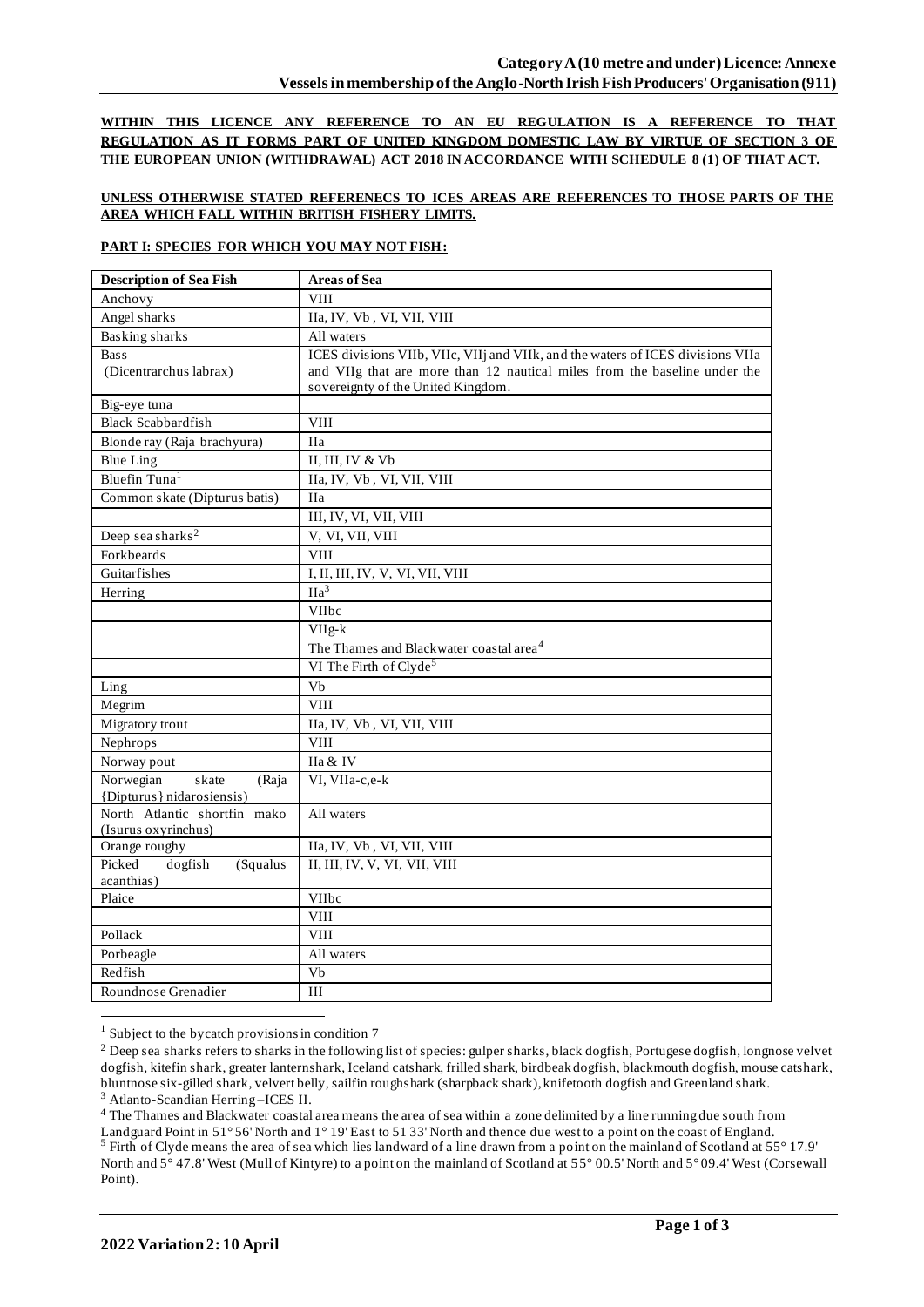## **Category A (10 metre and under)Licence: Annexe Vessels in membership of the Anglo-North Irish Fish Producers' Organisation (911)**

| Salmon                                          | IIa, IV, Vb, VI, VII, VIII                   |  |  |
|-------------------------------------------------|----------------------------------------------|--|--|
| Sandeels                                        | Scottish Inshore Waters <sup>6</sup>         |  |  |
| <b>Skates and Rays</b>                          | <b>VIII</b>                                  |  |  |
| Small-eyed<br>(Raja<br>ray<br>microocellata)    | IIa, IV, VIa, VIb, VIIa-c, VIIe and VIIh-k   |  |  |
| Smooth<br>lanternshark<br>(Etmopterus pusillus) | IIa, IV                                      |  |  |
|                                                 | I, V, VI, VII, VIII                          |  |  |
| Sole                                            | <b>VIIbc</b>                                 |  |  |
|                                                 | <b>VIII</b>                                  |  |  |
| Starry Ray (Amblyraja radiata)                  | IIa, IIIa, IV, VIId                          |  |  |
| Thornback ray (Raja clavata)                    | <b>IIIa</b>                                  |  |  |
| Tope shark (Galeorhinus galeus)                 | When taken with longlines in IIa, IV; and in |  |  |
|                                                 | I, V, VI, VII, VIII                          |  |  |
| Undulate Ray (Raja undulata)                    | VI                                           |  |  |
| White sharks                                    | IIa, IV, Vb, VI, VII, VIII                   |  |  |
| White Skate (Rostroraja alba)                   | VI, VII, VIII                                |  |  |
| Whiting                                         | <b>VIII</b>                                  |  |  |

# **SPECIES FOR WHICH YOU MAY NOT FISH CONTINUED**

| <b>SPECIES</b> | <b>SEA AREAS</b>                                                                |
|----------------|---------------------------------------------------------------------------------|
| Mackerel       | IVa Flexibility box <sup>7</sup> (Seasonal closure 15th February – 31st<br>July |

## **PART II: QUOTA LIMITATIONS OF TAC STOCKS**

### **LICENCE HOLDERS ARE REMINDED THAT QUOTA LIMITS ARE IN LIVE WEIGHT.**

For the conversion factors that apply see the bottom of this Annexe.

| <b>TAC SPECIES</b>                     | <b>SEA AREA</b> | <b>QUOTA LIMIT/ MONTH</b><br>(UNLESS OTHERWISE<br><b>STATED</b> ) |
|----------------------------------------|-----------------|-------------------------------------------------------------------|
| Tusk                                   | Пa              | 0.1 tonnes per trip                                               |
| Blue Ling                              | IIa & IV        | 0.1 tonnes per trip                                               |
| Small-eyed ray (Raja<br>microocellata) | $VIIf-g$        | 1.5 tonnes                                                        |

| <b>DEEP-SEA SPECIES</b> | <b>SEA AREA</b>       |  |  |
|-------------------------|-----------------------|--|--|
| Alfonsinos              | IV, Vb, VI, VII, VIII |  |  |
| Black scabbardfish      | IIa, IV, Vb, VI, VII  |  |  |
| <b>Forkbeards</b>       | IIa, IV, Vb, VI, VII  |  |  |
| Red seabream            | VI, VII, VIII         |  |  |

<sup>&</sup>lt;sup>6</sup> "Scottish inshore waters" means the sea adjacent to the coast of Scotland and to the landward of a limit of 6 nautical miles from the baseline from which the territorial sea is measured, up to the mean high water mark of ordinary spring tides.

 $^7$  Mackerel caught in ICES Division IVa in the periods between 1 August and 15 February shall be recorded against the Western mackerel quota. All other catches of mackerel in ICES Division IVa shall be recorded against the North Sea mackerel quota and shall be subject to any quota limitations set out at **Part II** of this **Annex**.